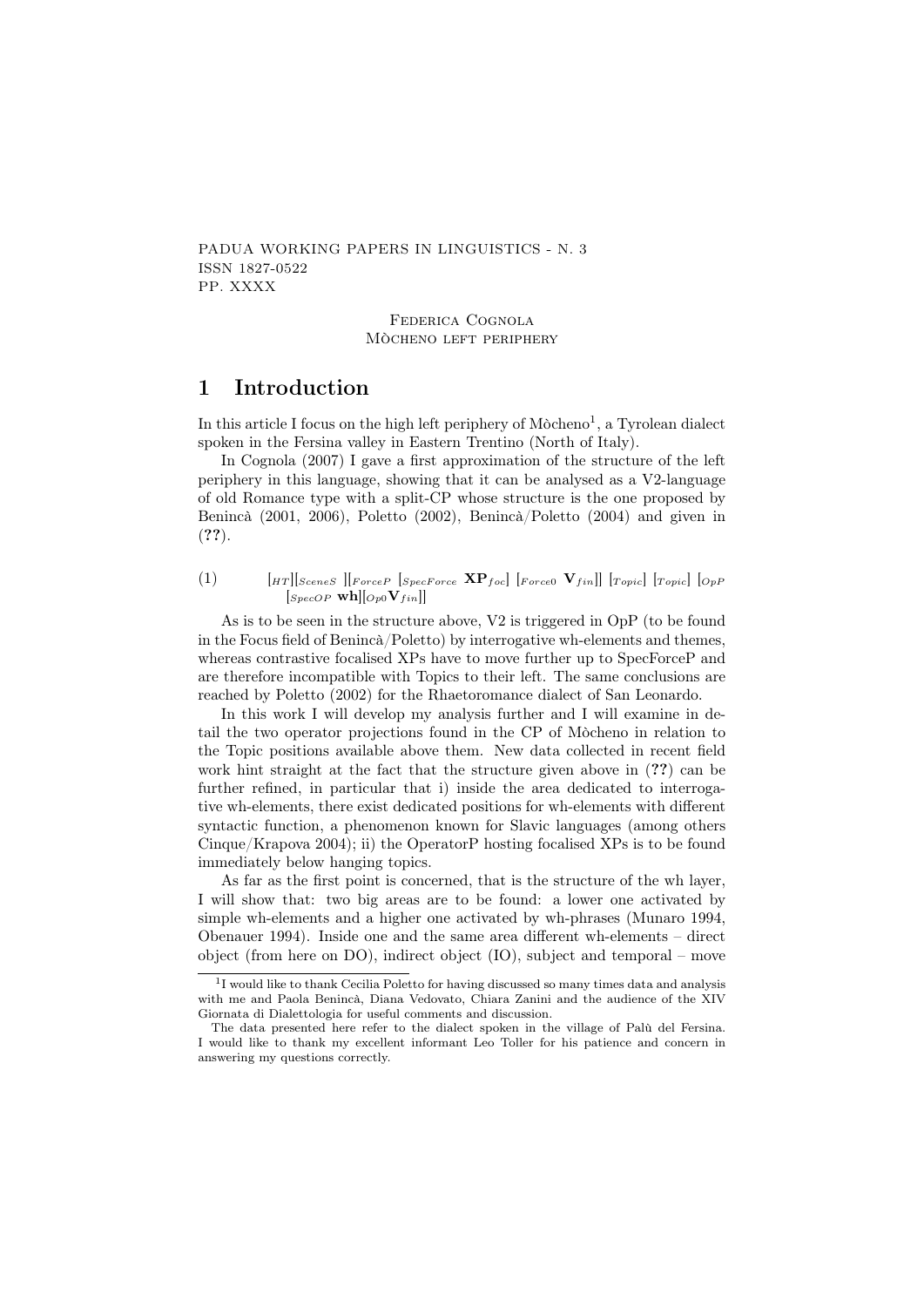to dedicated positions activating different Topic projections on their left, as is to be seen in the structure below:

$$
\begin{bmatrix} \textit{Topicfield} & \textit{TopP} & \textbf{XP} \end{bmatrix} \begin{bmatrix} \textit{OpP} & \textbf{wh2} \end{bmatrix} / - \begin{bmatrix} \textit{Topicfield} & \textit{TopP} & \textbf{XP} \end{bmatrix} \begin{bmatrix} \textit{TopP} & \textbf{XP} \end{bmatrix} \begin{bmatrix} \textit{OpP} & \textbf{NP} \end{bmatrix}
$$

All Topic sublayers activated by one wh-element end up with a frame composed by a projection for temporal XPs (scene setters, PPs) and a projection for other non-argumental PPs.

$$
[{}_{Frame} [{}_{TempP} \mathbf{XP}] \; [{}_{LocP} \; \mathbf{XP}]]
$$

In the second part of the work I will deal with the OperatorP hosting focalised XPs showing that, differently from what concluded in Cognola (2007), a focalised XP is actually compatible with an XP on its left, which displays though the syntactic characteristics of a hanging topic. Data hint very clearly that the XPs preceding a contrastively focalised XP are not necessary only bare DPs, but can be PPs as well; a similar conclusion was reached also for Fiorentino by Garzonio (2004). In this sense the hanging-topic projection is not to be considered a single projection, but rather a field composed of positions dedicated to different types of elements.

The article is organised as follows: in section 2 I will take into consideration the wh-elements bos, ber and benn reconstructing the Topic field activated by them and trying to determine their relative order. In 2.1.4 I will examine one wh-phrase, showing that is activates a different Topic field and occupies a different (probably higher) position with respect to other wh-elements. In 3.3 and 3.4 I will come to the Operator position dedicated to contrastively focalised XP. In 3.5 I sum up the conclusions reached in the section and give the structure of Mòcheno left periphery reconstructed so far.

# 2 Wh-main interrogative clauses

Before examining in detail the characteristics of the topic field activated by the different wh-elements, it is worth saying two words on topicalization of arguments in Mòcheno.

As is to be seen in the examples in (??) below, subject and DO are always resumed by a clitic pronoun in Mòcheno (??a,b), whereas IOs are not obligatory resumed  $(??c)$ .

(2) a. Gester der Mario bos hot-\*(er) kaft en de boteig?

yesterday the Mario what has-SUBJ CL bought in the shop

'What did Mario buy in the shop?'

b. Gester der Nane ber hot-\*(en) zechen?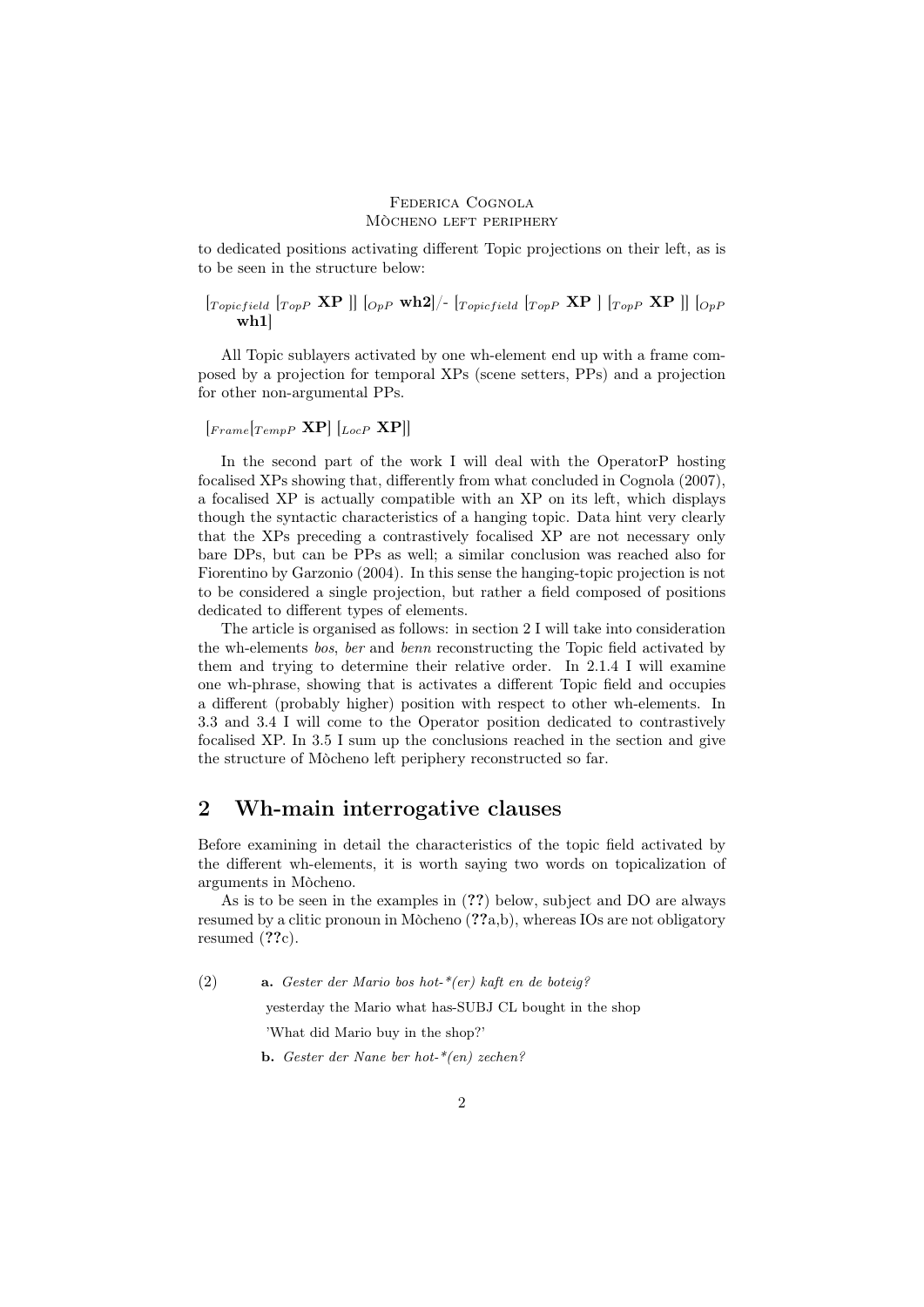yesterday the John who has-ACC CL seen?

'Who saw Mario yesterday?'

c. Gester en de Maria bos hoso-(en) trog?

yesterday to the Mary what have-SUBJ CL-DAT CL brought

'What did you bring Mary yesterday?'

In what follows we will see that the presence of the resumptive clitic with IOs is only apparently optional, in particular: i) IOs with and without clitic display different syntactic properties; ii) IOs without resumption are possible only with the wh-element bos; iii) verb arguments with resumptive clitic show up above IOs without resumption in positions dedicated to Topics with resumption.

In the following subsections I will take into consideration three different simple wh-elements: bos, 'what', ber, 'when' and benn, 'when' and on type of wh-phrase describing their occurrences with Topics.

### 2.1 Bos

Bos allows for a IO to be topicalised above it without resumptive clitic (??a) and is also compatible with a scene setter and a subject on its left (??b) and with non-argumental PPs showing up in their basic constituent order  $(??c,d)$ .

(3) a. En de Maria bos hoso trog?

to the Mary what did-SUBJ CL brought

'What did you bring Mary?'

b. Der Nane en de Maria bos hot-er trog?

the John to the Mary what has-SUBJ CL brought?

'What did John bring Mary yesterday?'

c. Om 3 nomitto vour de kirch bos hoso gem en Nane?

at three o'clock in front of the church what have-SUBJ CL given to John

d. \*Vour de kirch om 3 nomitto bos hoso gem en Nane?

'What did you give John at three o'clock in front of the church?'

Let's examine the properties of the Topic position located immediately above the wh-element bos.

As is to be seen in (??) a IO can be combined with a non-argumental PP but their order is IO - PP and cannot be changed.

(4) a. En de Maria om 2 nomitto bos hoso trog?

to the Mary at two o'clock in the afternoon what have-SUBJ CL brought b. \*Om 2 nomitto en de Maria bos hoso trog?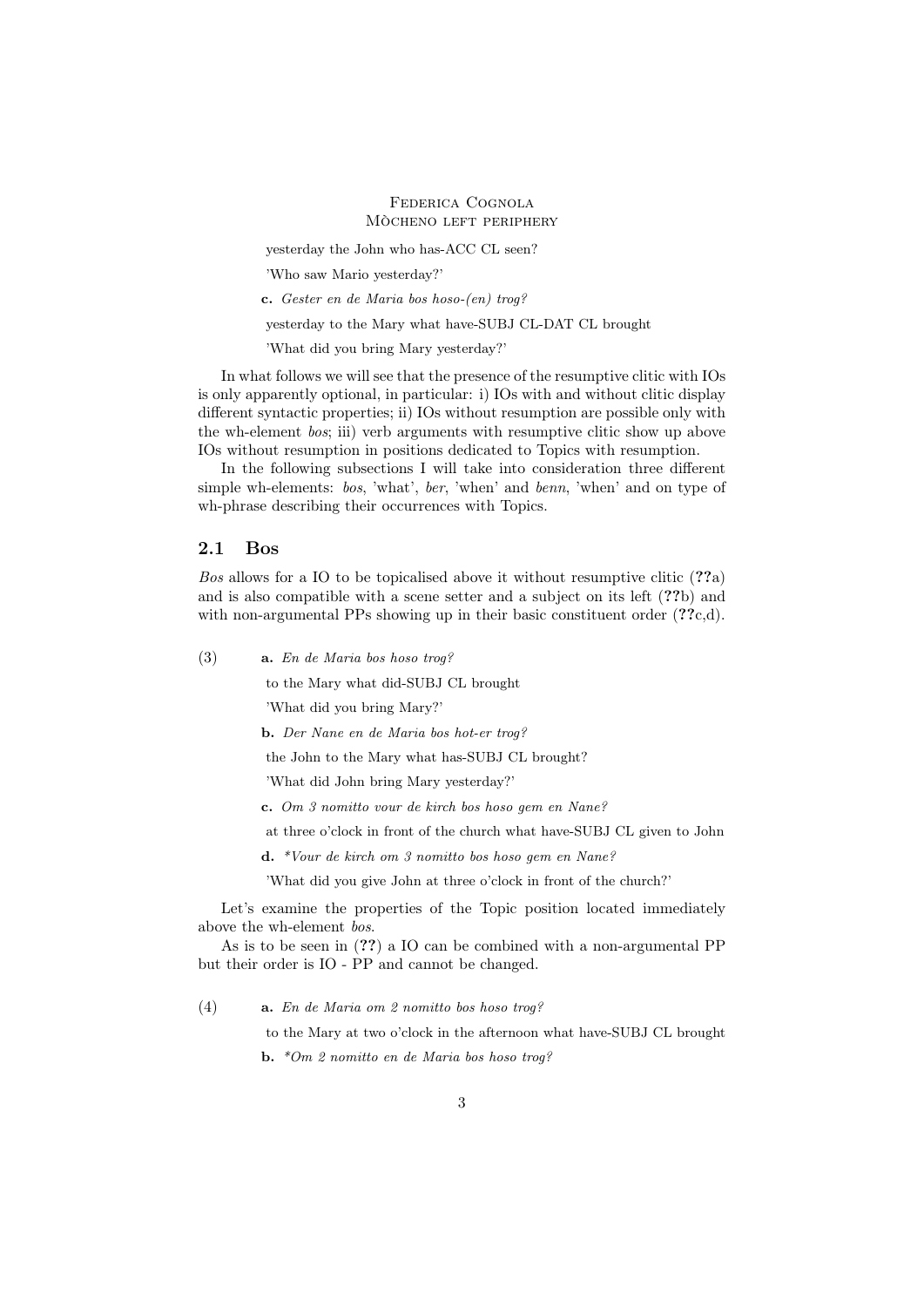'What did you bring Mary at two o'clock in the afternoon?'

## IO−res - PPtemp

## \*PPtemp -  $IO_{-res}$

In principle it could be possible to have more than one non-argumental PP below the IO in a sentence like (??a) but crucially the order of these PPs a) cannot be changed (??a,b) and b) corresponds to the one found below in the area above VP (Schweikert 2004, Cinque 2006) where they show in the same fixed order with no possibility of changing (??c,d).

(5) a. En de Maria om 2 nomitto vour de kirch bos hoso trog?

- to the Mary at two o'clock in front of the church with-the Luca what-SUBJ CL brought
- b. \*En de Maria vour de kirch om 2 nomitto bos hoso trog?

'What did you bring Mary at two o'clock in front of the church?'

- c. En de Maria bos hoso trog om 2 nomitto vour de kirch?
- d. \*En de Maria bos hoso trog vour de kirch om 3 nomitto?

Even if the first impression is that there are two positions for Topics above bos, the higher one for  $IO_{res}$  and the lower one for non-argumental PPs, I think that the pattern found in (??a) has to be analysed in terms of movement of IO to the Spec position of a projection immediately above bos, together with a chunk containing the non-argumental PPs.

This seems to find confirmation in the following example (??) in which I take into consideration also a subject: it cannot in any case follow IO. The position immediately above *bos* is a position for remnant  $VP^2$ .

(6) \*En de Maria der Nane bos hot-er trog?

yesterday to the Mary the John what has-SUBJ CL brought

'What did John bring Mary?'

\*IO<sup>−</sup>res - SUBJ

SUBJ -  $*$ IO<sub>−res</sub>

What we have seen so far leads me to the conclusion that the projection found immediately above bos can only host remnant, as shown in the structure below:

 $\left[\begin{smallmatrix}GroundP & \textbf{rem.}VP \end{smallmatrix}\right] \left[\begin{smallmatrix}OpP & \textbf{bos}\end{smallmatrix}\right]$ 

<sup>2</sup>Following Poletto/Pollock (2004 and subsequent work) I label this position GroundP.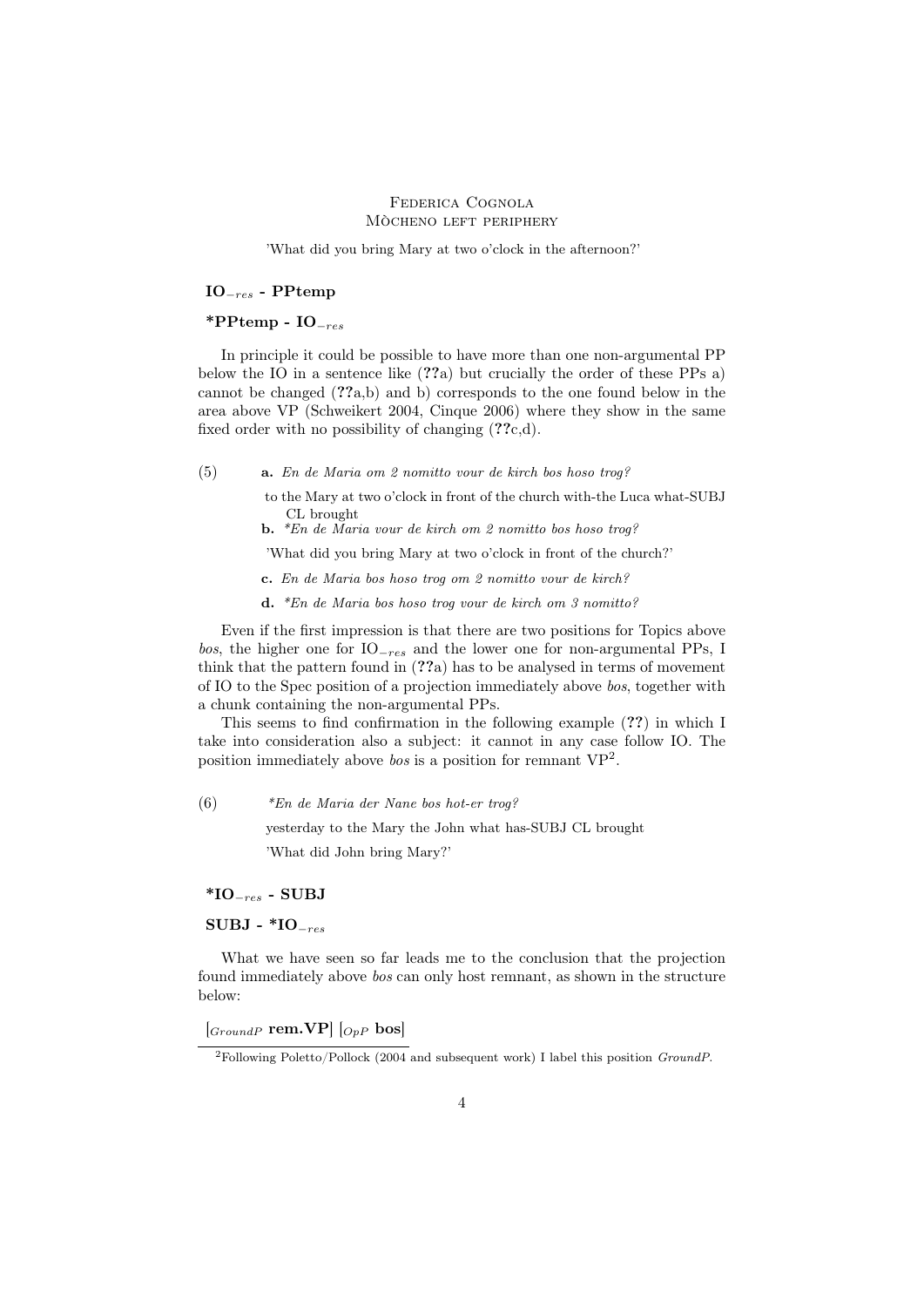Let's come now to the case in which also a scene setter is present in the interrogative clause.

We saw above in  $(??b)$  repeated below as  $(??)$  that a non-argumental PP cannot precede a IO not resumed by a clitic.

(7) \*Om 2 nomitto en de Maria bos hoso trog?

at two o'clock in the afternoon to the Mary what did you bring

'What did you bring Mary at two o'clock in the afternoon?'

If a scene setter is present a non-argumental PP is actually forced to precede a verb argument (??a,b).

(8) a. Gester vour de kirch en de Maria bos hoso trog?

yesterday in front of the church to the Mary what-SUBJ CL brought

b. \*Gester en de Maria vour de kirch bos hoso trog?

'What did you bring Mary yesterday in front of the church?'

This is to be found also in the case a topicalised subject is present in the sentence  $(??a,b)$ .

(9) a. Gester vour de kirch der Nane en de Maria bos hot-er trog?

yesterday in front of the church the John to the Mary what have-SUBJ CL brought

b. \*Gester der Mario vour de kirch en de Maria bos hot-er trog?

'What did Mario bring Mary yesterday in front of the church?'

Basing on the data seen so far, I conclude that in the case a scene setter, that is if the frame is activated, a locative PP has obligatory to show in the frame and cannot follow a IO<sup>−</sup>res.

 $\begin{bmatrix} F \text{rame} & T \text{emp} \end{bmatrix}$  Gester  $\begin{bmatrix} L_{ocP} & \text{your de kirch} \end{bmatrix}$   $\begin{bmatrix} T_{\text{opicfield}} & T_{\text{opP}} \end{bmatrix}$  SUBJ  $[G_{roundP}$  rem.  $VP$   $||$   $|_{OpP}$  bos

In the structure I sketched in the introduction I said for Mòcheno that Topics with or without resumption occupy different positions in CP. If this idea is correct it is to be expected that a) IO can show up also with a resumptive clitic; b) in this latter case it admits Topics below it.

As is to be seen in (??) both predictions are borne out. If a IO resumed by a clitic is followed by two PPs the order of the latter can be inverted, which was ruled out in the case no clitic was not present<sup>3</sup>.

<sup>&</sup>lt;sup>3</sup>For the moment I do not make precise what positions are occupied by the PPs showing up below IO; this point will be made clear at the end of the section dedicated to wh-elements.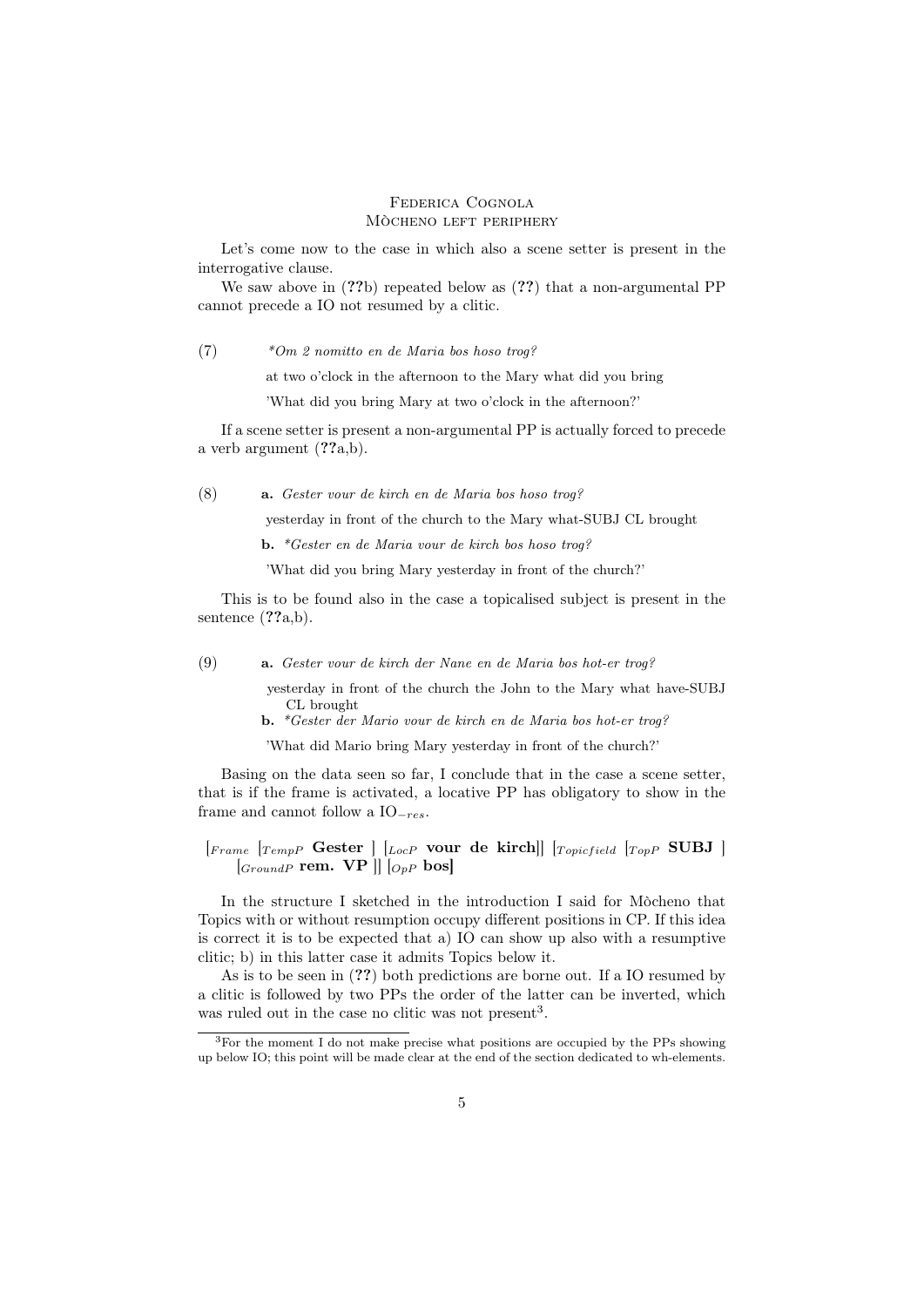(10) a. En Nane om 3 nomitto vour de kirch bos hot-er-en trog?

to John at three o'clock in front of the church what has-SUBJ CL-DAT CL brought

- b. En Nane vour de kirch om 3 nomitto bos hot-er-en trog?
- c. \*En Nane vour de kirch om 3 nomitto bos hot-er trog?

'What did he bring John at three o'clock in the afternoon in front of the church?'

A IO resumed by a clitic is always compatible with a subject in the case of bos. Though, their order is always subject - IO  $(??a,b)$  and they both have to show up below the frame  $(??c,d)$ .

(11) a. Gester der Mario en de Maria bos hot-er-en trog?

yesterday der Mario to the Mary what has-SUBJ CL-DAT CL brought

b. \*Gester en de Maria der Nane bos hot-er-en trog?

'What did Mario bring Mary at three o'clock in the afternoon in front of the church?'

SUBJ -  $IO<sub>+res</sub>$ 

 $*$ IO<sub>+res</sub> - SUBJ

c. Gester om 3 nomitto vour de kirch der Mario en Nane bos hot-er-en trog?

yesterday at three in the afternoon in front of the church the Mario to John what has-SUBJ CL-DAT CL brought

d. \*Gester der Mario en Nane om 3 nomitto vour de kirch bos hot-er-en trog?

'What did Mario bring Mary yesterday at three o'clock in the afternoon in front of the church?'

FRAME - SUBJ -  $IO<sub>+res</sub>$ 

## \*SCENE SETTER - SUBJ -  $IO<sub>+res</sub>$  - PP

As far as the structure of the topic field activated by the wh-element bos is concerned, I have shown so far that IOs without resumption are moved above the wh-element through remnant movement to a position for remnant (GroundP) to be found immediately above bos. IOs with resumption, on the contrary, occupy a dedicated position when showing up in the Topic field of bos to be found above GroundP. In this sense it cannot be said anymore that with IOs the presence of the clitic doubler is optional: its presence or absence is linked to two different positions in the Topic field. I showed then that the Topic field activated by bos ends with a frame containing two projections for XPs setting the action in time and space; below it two dedicated position for subject and IO with resumption are to be found.

The structure we can derive is the following one given in  $(??)^4$ :

 $4$ I label the projection dedicated to the subject  $SubjP$ , which has nothing to see with the one proposed by Cardinaletti (2004) and to be found in the IP layer.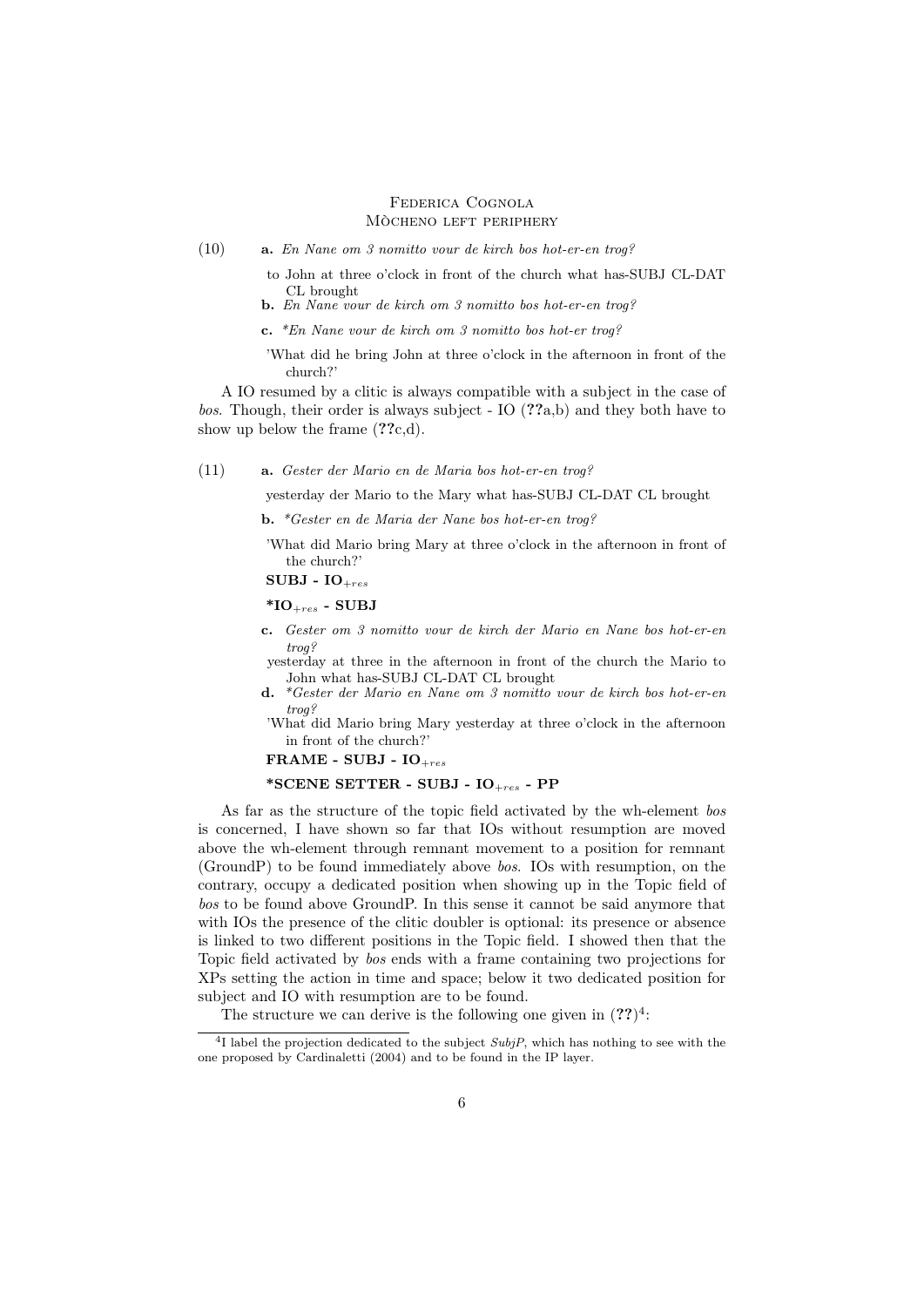(12)  $\left[$   $\left[$   $\right]$   $\left[$   $\left[$   $\right]$   $\left[$   $\left[$   $\right]$   $\left[$   $\right]$   $\left[$   $\left[$   $\right]$   $\left[$   $\right]$   $\left[$   $\right]$   $\left[$   $\left[$   $\right]$   $\left[$   $\left[$   $\right]$   $\left[$   $\left[$   $\right]$   $\left[$   $\left[$   $\right]$   $\left[$   $\left[$   $\right]$   $\left[$   $\left[$   $\right]$   $\begin{bmatrix} \text{GroundP} & \text{rem.} & \text{VP} \end{bmatrix} \begin{bmatrix} \text{O}_{pP} & \text{bos} \end{bmatrix}$ 

# 2.2 Subject ber

As is to be seen in (??a), it is impossible to have a topicalised IO without resumptive element above ber, whereas a non-argumental PP is perfectly grammatical above it  $(??b)$ .

(13) a. \*En de Maria ber hot kaft a puach?

to the Mary who has bought a book

'Who bought Mary a book?'

b. Gester om 3 nomitto ka Trient ber hot kaft a puach en de Maria?

yesterday at three o'clock in the afternoon in Trento who has bought a book to the Mary

'Who bought Mary a book in Trento yesterday at three?'

# \*IO<sub> $-res$ </sub> - ber

# FRAME - ber

Above the wh element ber a IO is incompatible also if it shows up together with a PP: both orders IO - PP (??a) and (??b) are in fact ungrammatical.

(14) a. \*En de Maria ka Trient ber hot kaft a puach? to the Mary in Trento who bought a book b. \*Ka Trient en de Maria ber hot kaft a puach? 'Who bought Mary a book in Trento?'

# \*IO<sub> $-res$ </sub> - PP - ber

To sum up:

- ber is incompatible with a IO without resumption, that is it does not display of the position for remnant VP which I called GroundP;
- ber occupies a higher position in comparison to bos:

 $[Frame [Temp P \; XP] [Loc P \; XP]] [Op P \; ber] [Group P \; rem. \; VP] [Op P \; bos]$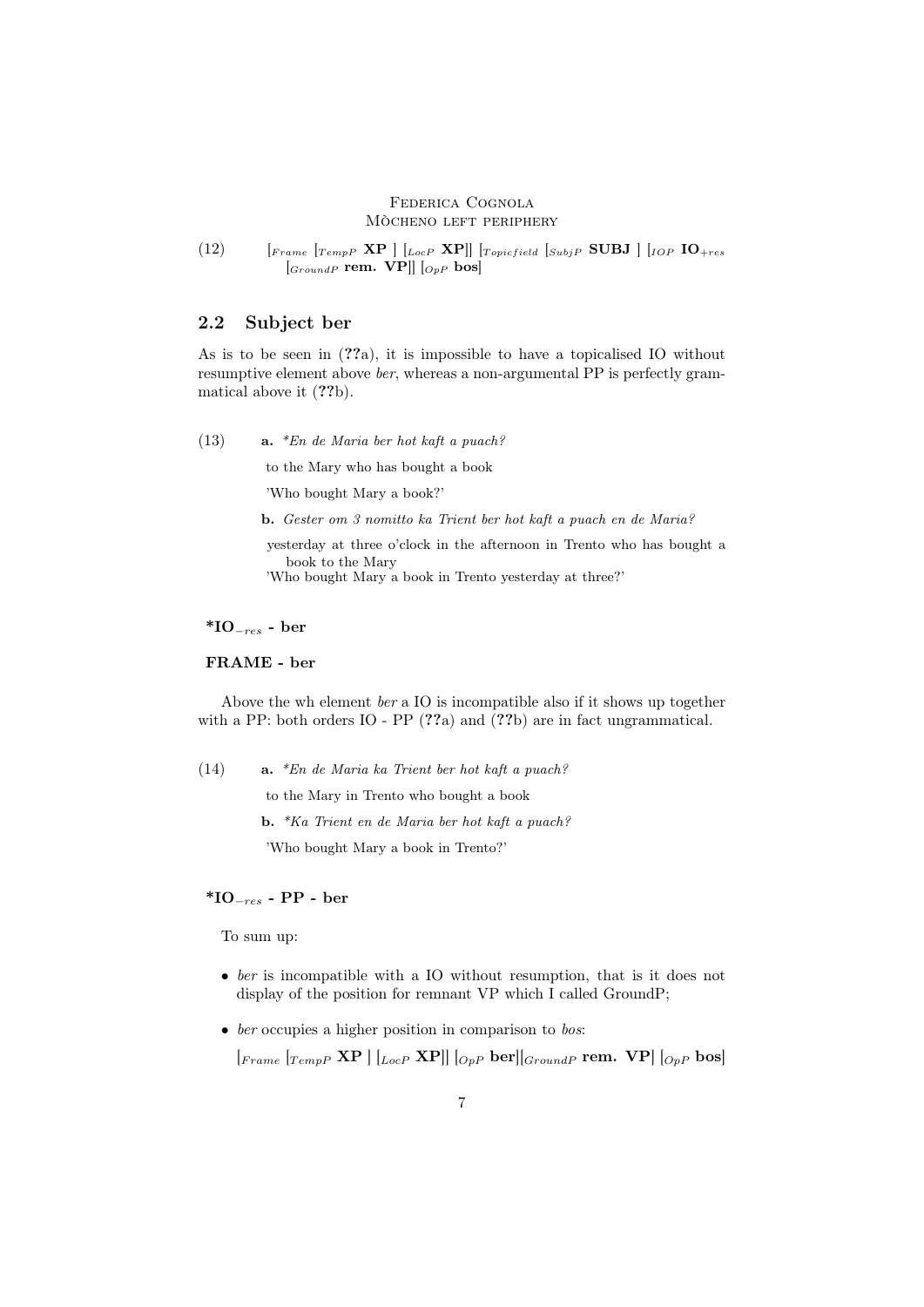As it was the case of bos, the wh-element ber is compatible with resumed Topics on its left; in (??) I give the cases of DO and IO.

(15) a. Gester der Luca ber hot-en zechen?

yesterday the Luca who has-ACC CL seen

'Luca by whom was he seen?'

**b.** Gester en Luca ber hot- $*(en)$  gem a puach?

yesterday to Luca who has-DAT CL given a book

'Who gave Luca a book yesterday?'

Resumed Topics are to be found again in the same area as above, that is below the frame field.

(16) a. Gester vour de kirch der Luca ber hot-en zechen?

yesterday in front of the church the Luca who has-ACC CL seen

b. \*Gester der Luca vour de kirch ber hot-en zechen?

'Who saw Luca in front of the church yesterday?'

c. Gester vour de kirch en de Maria ber hot-en gem a puach?

yesterday in front of the church en de Maria who has-DAT CL given a

book d. \*Gester en de Maria vour de kirch ber hot-en gem a puach?

'Who gave Mary a book yesterday in front of the church?'

As far as the relative order of DO and IO is concerned, it seems that both orders are admitted in the case of ber; this suggests that the projection above ber are to be considered unspecialised Topic projection which can possibly host any argument.

(17) a. Gester s puach en de Maria ber hot-z-en gem?

yesterday the book to the Mary who has-ACC CL- DAT CL given

b. Gester en de Maria s puach ber hot-z-en gem?

'Who gave Mary the book yesterday?'

Sentences in (??) are extremely interesting as far as the position of the sublayer activated by *ber* is concerned, since they hint at the fact that *ber* is not only higher as GroundP, but also as SubjP and IOP that we found above bos.

The structure seen so far is given in  $(??)$ .

(18)  $\left[ F_{rame} \left[ T_{emp} P \mathbf{X} P \right] \right] \left[_{LocP} \mathbf{X} P \right] \left[ T_{opicfield} \left[ T_{opic} P \mathbf{X} P \right] \right] \left[_{OpP} \right]$  $\textbf{ber}$  |  $\left[\textcolor{red}{Topicfield}\right.$   $\textcolor{red}{\left[\textcolor{red}{SubjP}\right.}\textbf{SUBJ}\left.\right]$   $\textcolor{red}{\left[\textcolor{red}{IOP}\right.}\textbf{IO}_{+res}\right]$   $\textcolor{red}{\left[\textcolor{red}{GroundP}\right.}\textbf{rem.}\left.\textcolor{red}{\left[\textcolor{red}{VP}\right]}\right]$  $\left[_{OpP}$  bos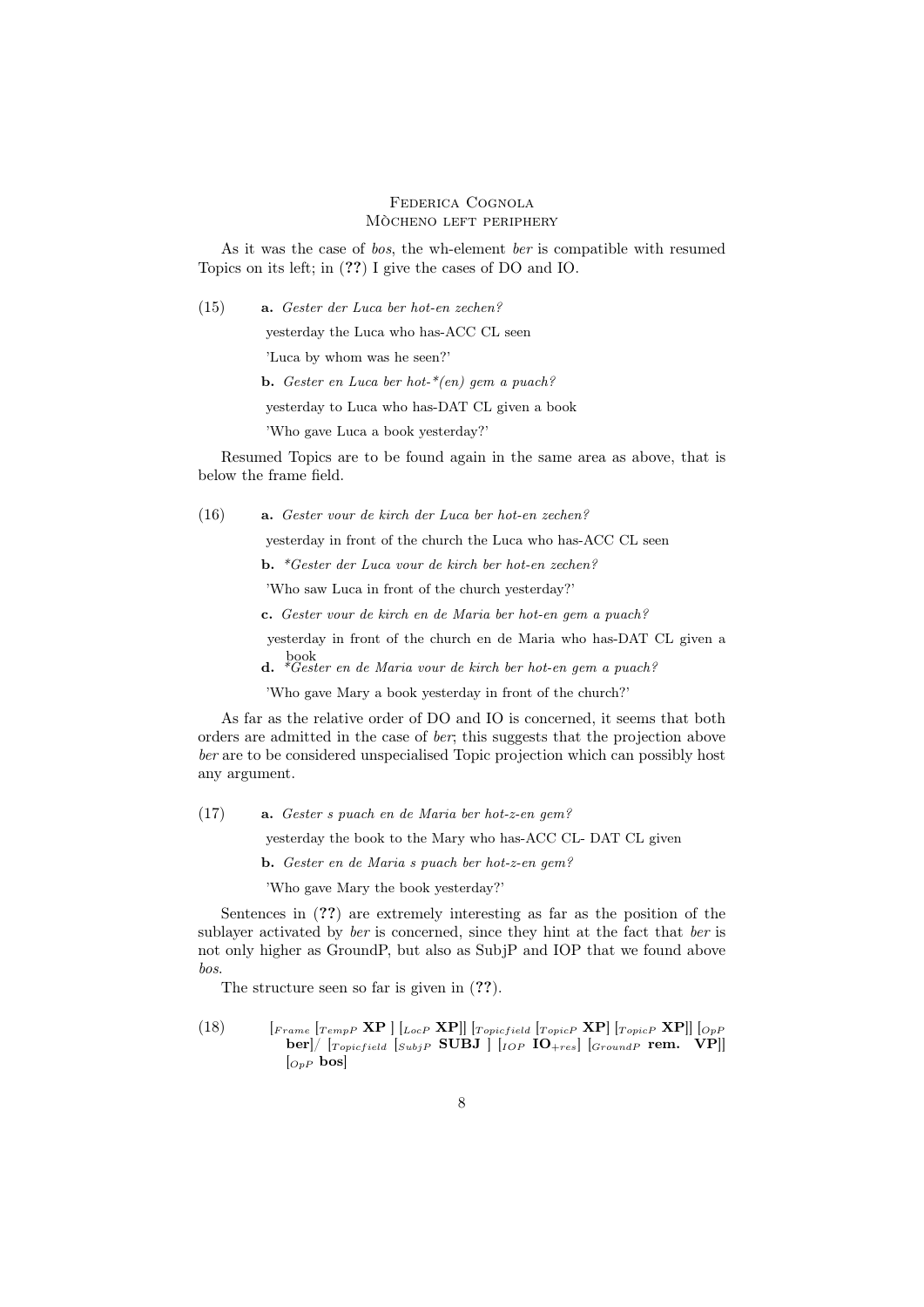# 2.3 Benn/om biavle

As is to be seen in (??), any argumental XP preceding *benn* has to be resumed by a clitic pronoun, which hints very clearly at the fact that this wh-element occupies a different position in comparison to  $\textit{bos}^5$ .

(19) a. Gester der Mario benn hot-\*(er) zechen der Nane? yesterday the Mario when has-SUBJ CL seen the John 'When did Mario see John yesterday?' b. Gester der Mario benn hoso-\*(en) zechen? yesterday the Mario when have-SUBJ CL-ACC CL seen 'When did you see Mario yesterday?' c. Gester en de Maria benn hoso- $*(en)$  gem a puach? yesterday to the Mary when have-SUBJ CL-DAT CL given a book

'When did you give Mary a book yesterday?'

In the case also a non-argumental PP is present the order is again rigid in the sense that the PP has to precede verb arguments  $(??a,b,c,d)$ ; the only exception to this pattern is represented by the behaviour of the subject  $(??e,f)$ which can show up before or after the PP.

(20) a. Gester vour de kirch der Mario benn hoso-en zechen?

yesterday in front of the church the Mario when have-SUBJ CL-ACC CL seen

b. \*Gester der Mario vour de kirch benn hoso-en zechen?

'When did you see Mario in front of the church yesterday?'

c. Gester vour de kirch en de Maria benn hoso-en gem a puach?

yesterday in front of the church to the Mary when have-SUBJ CL-DAT CL given a book

d. \*Gester en de Maria vour de kirch benn hoso-en gem a puach?

'When did you give Mary a book in front of the church?'

e. Gester vour de kirch der Mario benn hot-er pakemmt der Nane?

yesterday in front of the church the Mario when has-SUBJ CL met the John

f. Gester der Mario vour de kirch benn hot-er pakemmt der Nane?

'When did Mario meet John in front of the church yesterday?'

<sup>&</sup>lt;sup>5</sup>I give here only examples beginning with *gester* in order to avoid the hanging Topic construction.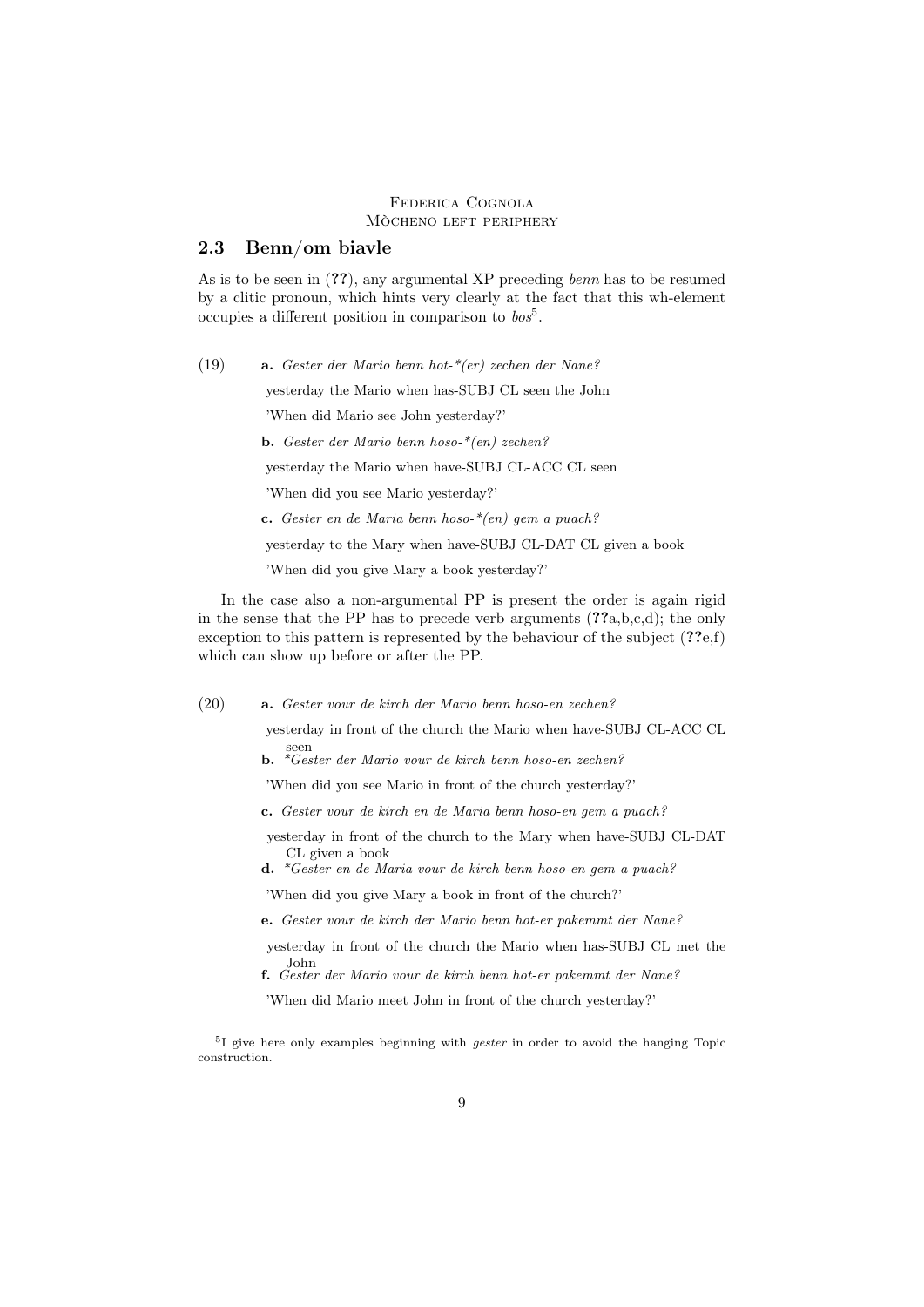•  $[{}_{Frame}$   $[r_{cmpP}$   $XP/SUBJ$   $[{}_{LocP}$   $XP$  $]$   $[r_{opicfield}$   $[r_{opicP}$   $XP$  $]$   $[{}_{OpP}$ benn]

Above benn and below the frame there is only one projection for Topics in which in turn verb arguments can show up. This is to be seen in the examples in (??), in which any combination of subject, DO and IO below a non-argumental PP is ruled out; also sentences with the subject following the scene setter and an argument below would be ungrammatical.

(21) a. \*Gester vour de kirch der Nane de Maria om biavle hot-er-za zechen?

yesterday in front of the church the John the Mary at what time has-SUBJ CL-ACC CL seen

```
*FRAME - SUBJ - DO
```
b. \*Gester vour de kirch de Maria der Nane om biavle hot-er-za zechen?

#### \*FRAME - DO - SUBJ

'Yesterday at what time did John see Mary in front of the church?'

c. \*Gester om 3 nomitto der Nane en de Maria om biavle hot-er-en gem a puach?

yesterday at three o'clock in the afternoon the John to the Mary at what time has-SUBJ CL-ACC CL given a book

## \*FRAME - SUBJ - IO

d. \*Gester om 3 nomitto en de Maria der Nane om biavle hot-er-en gem a puach?

#### \*FRAME - IO - SUBJ

'Yesterday at what time did John give Mary a book?'

•  $[{}_{Frame}$   $[r_{cmp}$   $XP$   $|$   $[I_{ocP}$   $XP$  $||$   $[r_{opicfield}$   $[r_{opicP}$   $XP$  $||$   $[{}_{OpP}$  benn

To sum up:

• The layer of Topics found with the wh-element *benn* is built up in the higher part by the frame and in the lower one by one position for one argumental XP with clitic doubler.

As far as the position of benn and its Topic is concerned one could think that they occupy a position between the two Topic positions above ber. For the moment I leave the problem open and in (??) I give the structure identified so far.

 $(22)$  [Frame [TempP XP ] [LocP XP]]/ [Topicfield [TopicP XP]] [OpP benn]  $[T_{\text{projectied}} |_{\text{Topic}P} \text{ XP}]$   $[T_{\text{opic}} \text{ XP}]$   $[O_{pP} \text{ ber}]/[T_{\text{projectied}} |_{\text{Subject}P} \text{ SUBJ}]$  $\left[\right.$   $\left[\right.$   $\left[\right.$   $\left[\right. 0$   $\right. 0$   $\left.\right. 0$   $\left.\left\{F\right\}$   $\left[\right. 0$   $\left.\left\{F\right\}$   $\left.\left\{O_{P}\right\}$   $\right.$   $\left.\left\{O_{P}\right\}$   $\left.\right. 0$   $\left.\left\{O_{P}\right\}$   $\right.$   $\left.\left\{O_{P}\right\}$   $\left.\right. 0$   $\left.\left\{O_{P}\right\}$   $\right.$   $\left.\left\{O_{P}\right\$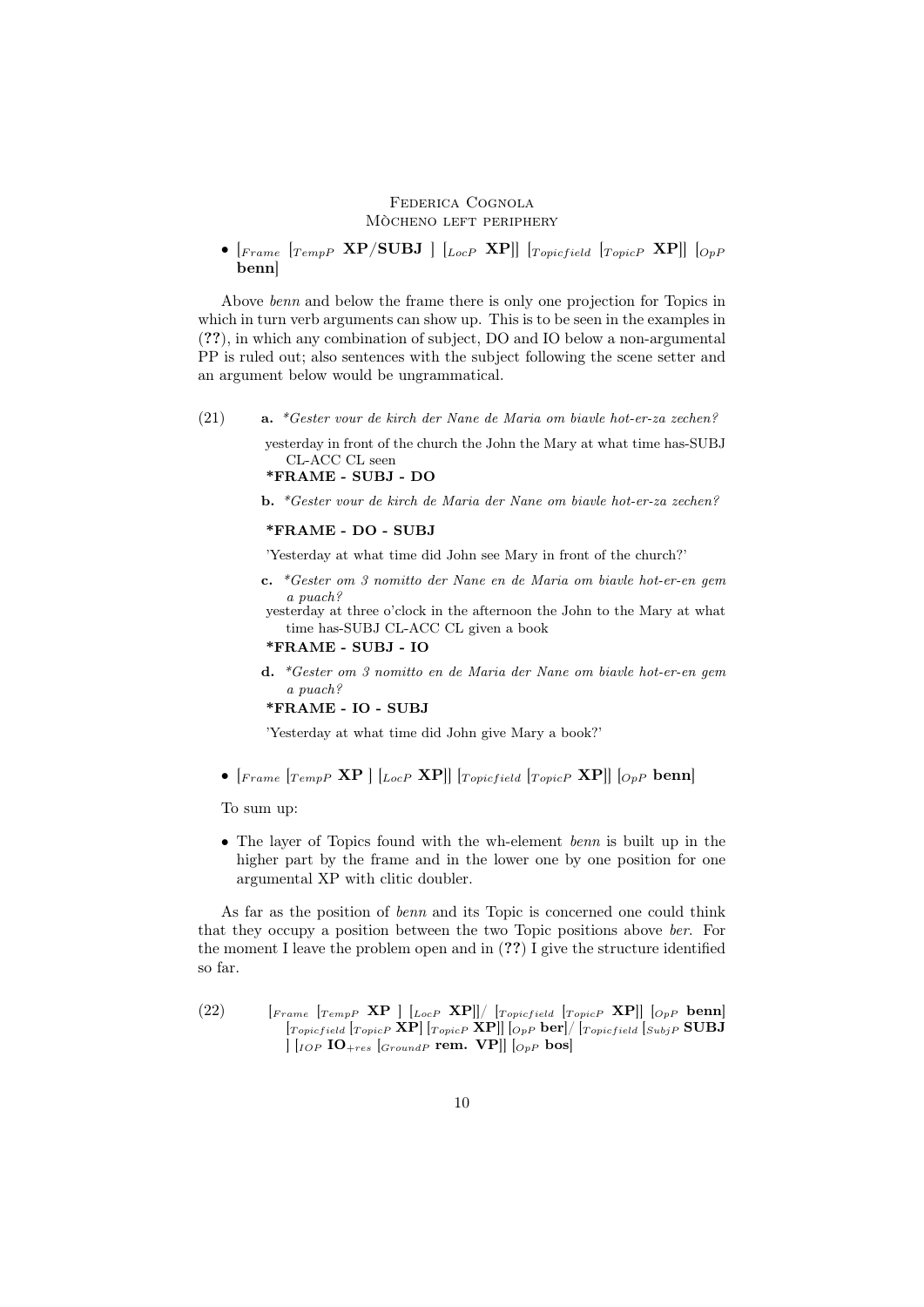# 2.4 Wh-phrases

As is to be seen in (??) both arguments showing up before the direct object wh-phrase *biavle piacher* are to be resumed by a clitic pronoun.

(23) **a.** En de Maria biavle piacher hoso- $*(en)$  kaft?

to the Mary how many books have-SUBJ CL-DAT CL bought

'How many books did you bring Mary?'

**b.** Der Nane s beil dierndel hot- $*(er)$  trog?

the John the which girl has-SUBJ CL taken

'Which girl did John take to the party?'

- $*IO_{-res}$  wh-praseDO
- $IO<sub>+res</sub>$  wh-praseDO

This last example is enough proof in favour of the claim that wh-phrases with accusative case (DOs) do not move to the same projection as simple whelements since they do not allow for the remnant VP; my claim is that they move higher up (as already noticed in the literature, among others Munaro 1997, Obenauer 1994, 2004).

Notice that with wh-phrases the resumptive element is obligatory even in the case of topicalization of a PP which generally does not require resumption.

### (24) Gester petn Nane biavle piacher hoso kaft \*(pet im)

yesterday with-the John how many books have-SUBJ CL bought with him 'How many books did you buy John yesterday?'

#### • SCENE SETTER -  $PP_{+res}$  - wh-praseDO

In the case a PP is present in the sentence it has to obligatory precede the verb argument; notice that even the subject cannot precede the PP<sup>6</sup> .

(25) a. \*Der Nane en fest s beil dierndl hot-er trog?

the John to the party the which girl has-SUBJ CL taken

b. En fest der Nane s beil dierndl hot-er trog?

'Which girl did John take to the party?'

c. \*En de Maria vour de kirch biavle piacher hoso- $*(en)$  troq?

<sup>6</sup>This last observation raises again the question of the possibility of having a subject in the Spec position of the hanging Topic projection.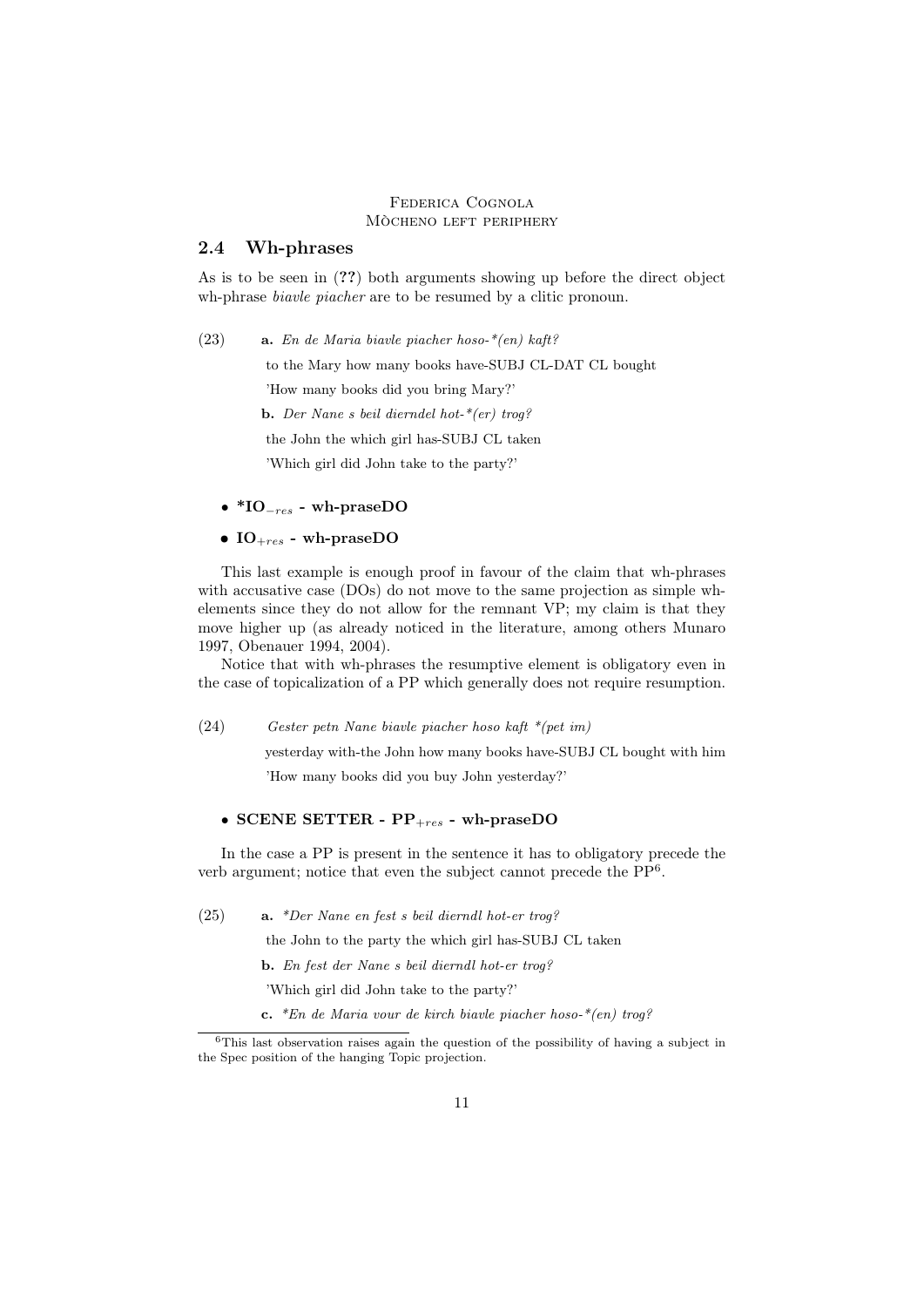to the Mary in the shop how many books have-SUBJ CL-DAT CL brought

d. Vour de kirch en de Maria biavle piacher hoso- $*(en)$  troq?

'How many books did you buy Mary in the shop?'

# • FRAME -  $TOPIC_{+res}$  - wh-praseDO

As far as the order of arguments above the wh-phrase is concerned it is to be seen in (??) that the subject has always to precede the IO; as it was the case of bos, dedicated positions for the subject and IO are to be found above it.

(26) a. Gester vour de kirch der Mario en Luca s beil dierndl hot-er-en vourstellt? yesterday in front of the church the Mario to the Luca the which girl

has-SUBJ CL-DAT CL introduced b. \*Gester vour de kirch en Luca der Mario s beil dierndl hot-er-en

vourstellt? 'Which girl did Mario introduce into John in front of the church?'

## SUBJ - IO

#### \*IO - SUBJ

In ?? I give the structure seen so far.

(27)  $\left[ r_{rame}\right. \left[ r_{emp}$  Gester  $\right] \left[ l_{loc}$  vour de kirch]]/  $\left[ r_{opicfield}\right. \left[ s_{ubj}$  SUBJ  $\left[\begin{array}{cc} [IO_P \text{ IO-1]}\quad [O_{PP} \text{ ba}$ vle piacher $] / [Top_{} \text{ro}-1] \quad [Top_{PP} \text{ X} \text{P}] \end{array} \right]$  $\lbrack \text{benn} \rbrack / \; \lbrack_{Topic} \rbrack / \; \lbrack_{TopicP} \; \; \textbf{XP} \rbrack / \; \lbrack_{Topic} \; \text{for} \; \rbrack / \; \lbrack_{Topic} \; \rbrack$  $[S_{ubjP}$  SUBJ  $|$   $|_{IOP}$  IO<sub>+res</sub>  $|$   $|_{GroundP}$  rem. VP $|$   $|_{OpP}$  bos

The structure of the wh-field composed by the two areas activated by simple wh-elements and wh-phrases is to be seen in  $(??)$ :

(28)  $\left[\begin{array}{cc} [w_{hphrases} & [T_{opicfield} & [T_{opp} \,\mathbf{XP} ] [T_{opp} \,\mathbf{XP}]] [0_{pP} \,\mathbf{wh}]]_{wh} [T_{opicfield} & [T_{opicP} \end{array} \right]$  $\mathbf{X} \mathbf{P} \begin{bmatrix} \begin{bmatrix} \begin{bmatrix} \begin{bmatrix} \begin{bmatrix} \begin{bmatrix} \begin{bmatrix} \begin{bmatrix} \begin{bmatrix} \begin{bmatrix} \begin{bmatrix} \begin{bmatrix} \begin{bmatrix} \begin{bmatrix} \begin{bmatrix} \begin{bmatrix} \begin{bmatrix} \begin{bmatrix} \begin{bmatrix} \begin{bmatrix} \begin{bmatrix} \begin{bmatrix} \begin{bmatrix} \begin{bmatrix} \begin{bmatrix} \begin{bmatrix} \begin{bmatrix} \begin{bmatrix} \begin{bmatrix} \begin{bmatrix} \begin{bmatrix} \begin{bmatrix} \begin{bmatrix} \begin{bmatrix} \begin{b$ 

# 3 The focus sublayer

In Cognola (2007) I concluded, following Rizzi (1997) and Poletto (2002), that focalised XPs in Mòcheno do not occupy the same Spec position as wh-elements but have to move higher up in the structure to the Spec position of a projection I called FrameP, to be found below scene setters.

(29)  $\left[HT\right]$  [SceneS]  $\left[ForceP\right]$  [SpecForce  $\mathbf{XP}_{foc}$ ]  $\left[ForceO\right]$   $\left[TopP\right]$   $\left[TopP\right]$  $\left[\begin{matrix}S_{pecOP} \textbf{wh}\end{matrix}\right]$  $\left[\begin{matrix}O_{p0}V\end{matrix}\right]$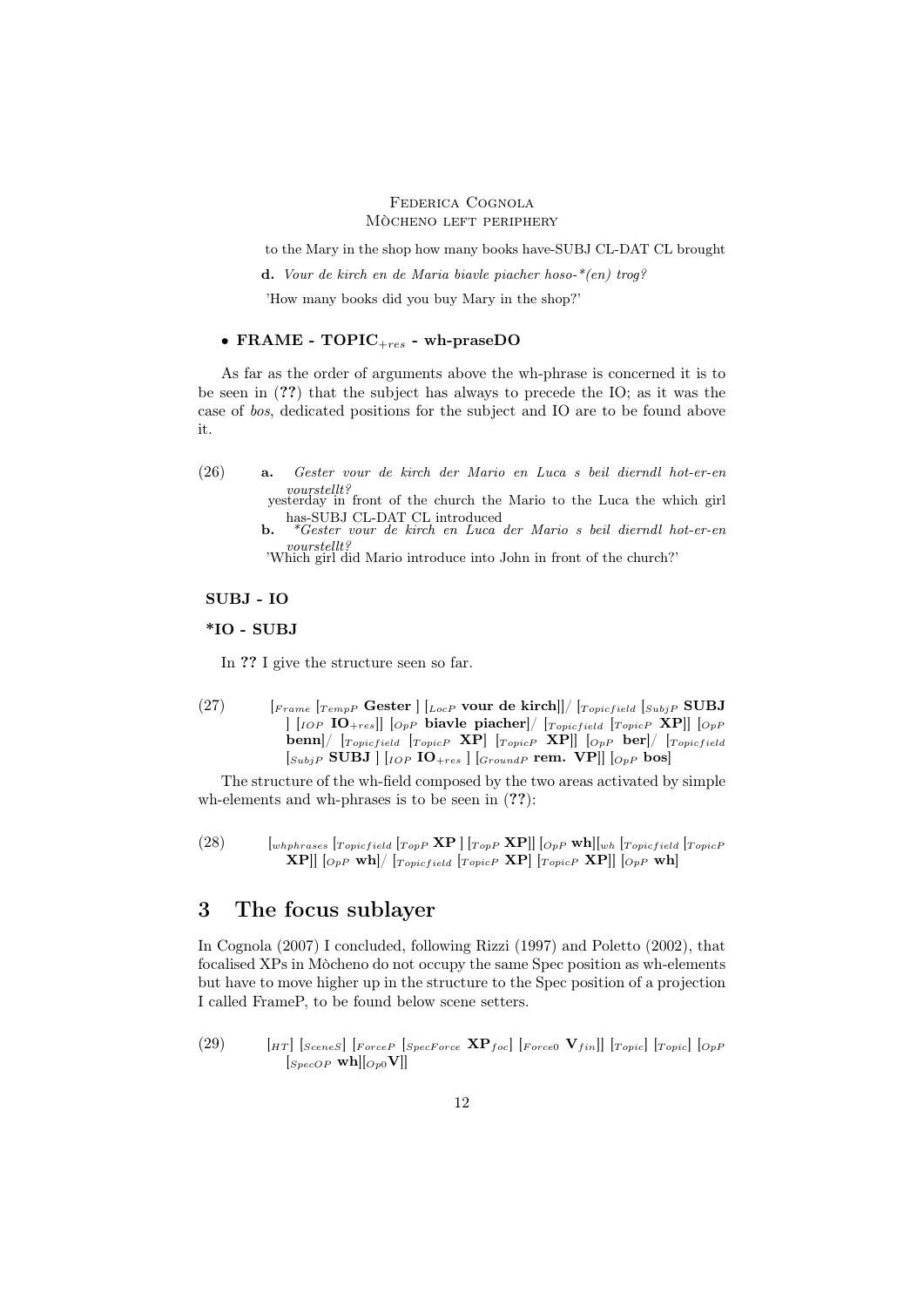This conclusion was reached basically on the basis of the impossibility of having a topicalised XP preceding a focalization  $(??a,b)$ , which is though compatible with a scene setter (??c).

(30) a. \*Petn Nane A PUACH UND NET A PENNA hone kaft

with-the John a book and not a pen have-SUBJ CL bought

b. A PUACH UND NET A PENNA hone kaft petn Nane

'I bought a book and not a pen with John'

c. Gester A PUACH UND NET A PENNA hone kaft petn Nane

yesterday with-the John a book and not a pen have-SUBJ CL bought

'Yesterday I bought a book and not a pen with John'

#### \*TOPIC - FOCUS

In what follows I would like to present new data which allow to implement my previous hypothesis on Mòcheno and in particular I will show that a focalised XP is actually compatible with a topicalised XP on its left under certain conditions:

- the XP is always resumed in IP:
- only verb arguments (not necessary bare nouns) and semi-argumental PPs can occupy this position;
- this position is ruled out for the subject.

# 3.1 XPs compatible with focus

As we saw in the previous section, a focalised XP is incompatible with a topicalization (??).

(31) a. \*Petn Luca OLLBE klofft der Mario with-the Luca always speaks the John 'John speaks of Luca all the time' b. \*En de Maria A PUACH UND NET A PENNA hone trog

to the Mary a book and not a pen have-SUBJ brought

'To Mary I brought a book and not a pen'

# \*TOPIC - FOCUS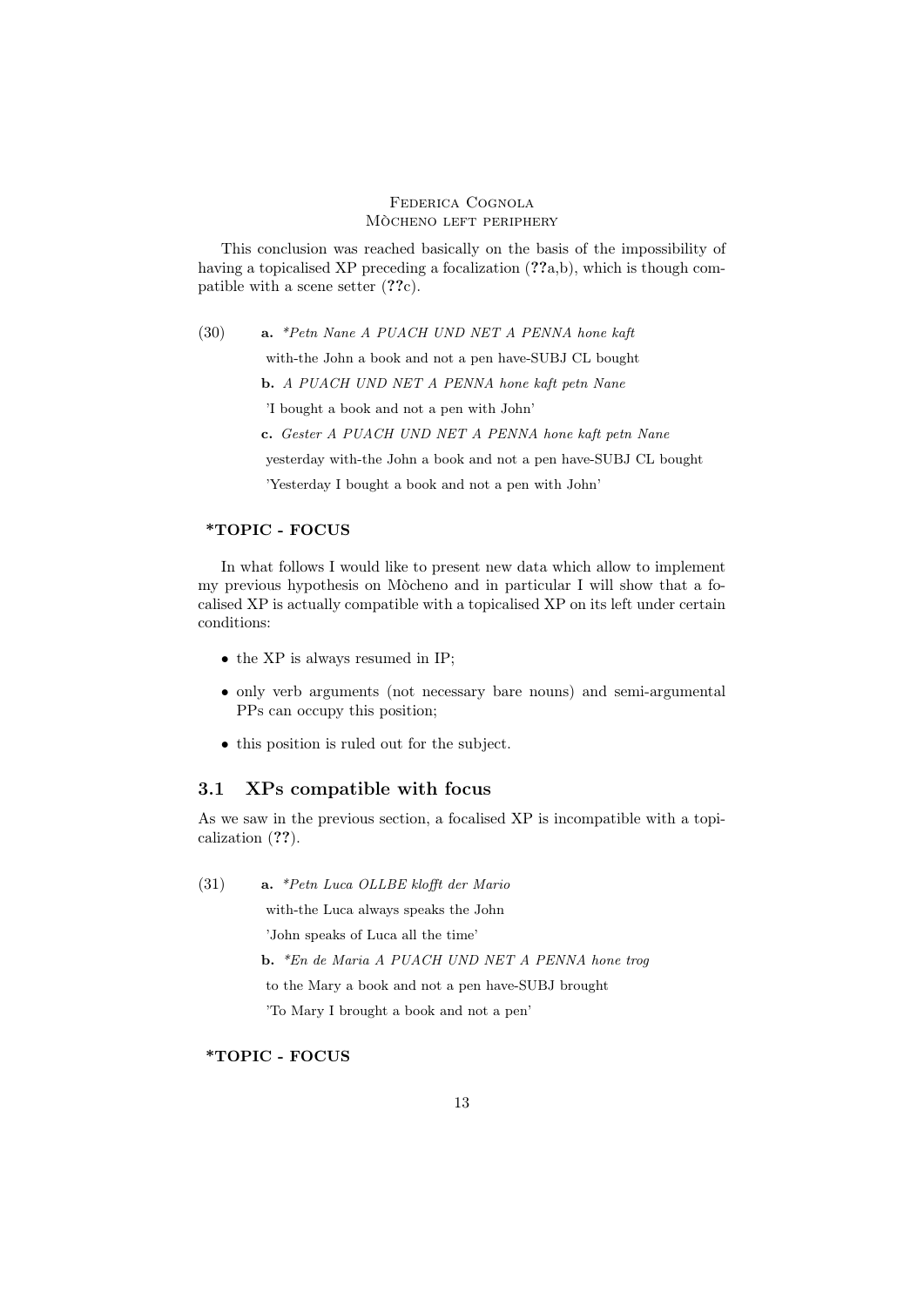As is to be seen in (??), however, if the XPs on the left of the focus are resumed the sentences become grammatical; my claim is that the XPs showing up before the focalised constituent are to be found in the hanging-Topic projection.

(32) a. Petn Luca OLLBE klofft der Mario \*(pet im)

with-the Luca always speaks the John with him

'John speaks of Luca all the time'

b. En de Maria A PUACH UND NET A PENNA hone-\*(en) trog

to the Mary a book and not a pen have-SUBJ CL DAT CLIT brought

'To Mary I brought a book and not a pen'

I analyse the XP preceding the focalised item as a hanging Topic:

# HANGING TOPIC - FOCUS - VERB - SUBJECT

In what follows I will give three arguments in favour of the claim that a focalised XP can be preceded only by a hanging Topic and what is more, that the hanging-Topic projection is exclusive only for bare DPs.

In the case V2 is triggered by a focus there can be only one Topic above it. As shown in (??a,b), it would not be grammatical to have in any order two PPs above focus. This projection is not recursive.

(33) a. \*Petn Nane en de Maria A PUACH UND NET A PENNA hone-en trog pet im

with-the John to the Mary a book and not a pen have SUBJ CL brought with him<br> **b.** \*En de Maria petn Nane A PUACH UND NET A PENNA hone-en

trog pet im

'In front of the church to Mary I brought a book'

# \*TOPIC - TOPIC - FOCUS - VERB - SUBJECT

The position above focus is not accessible for all XPs, but seems to be dedicated to arguments (except the subject) and semiarguments (PPs). This is to be seen in the examples in (??), a locative PP cannot show up above a focalised DO  $(??a,b)$  and the same can be said for the subject  $(??c)$ .

(34) a. \*Vour de kirch A PUACH UND NET A PENNA hone trog en de Maria in front of the church a book and not a pen have-SUBJ CL brought to the Mary

b. A PUACH UND NET A PENNA hone trog en de Maria vour de kirch 'A book and not a pen did I bring Mary in front of the church'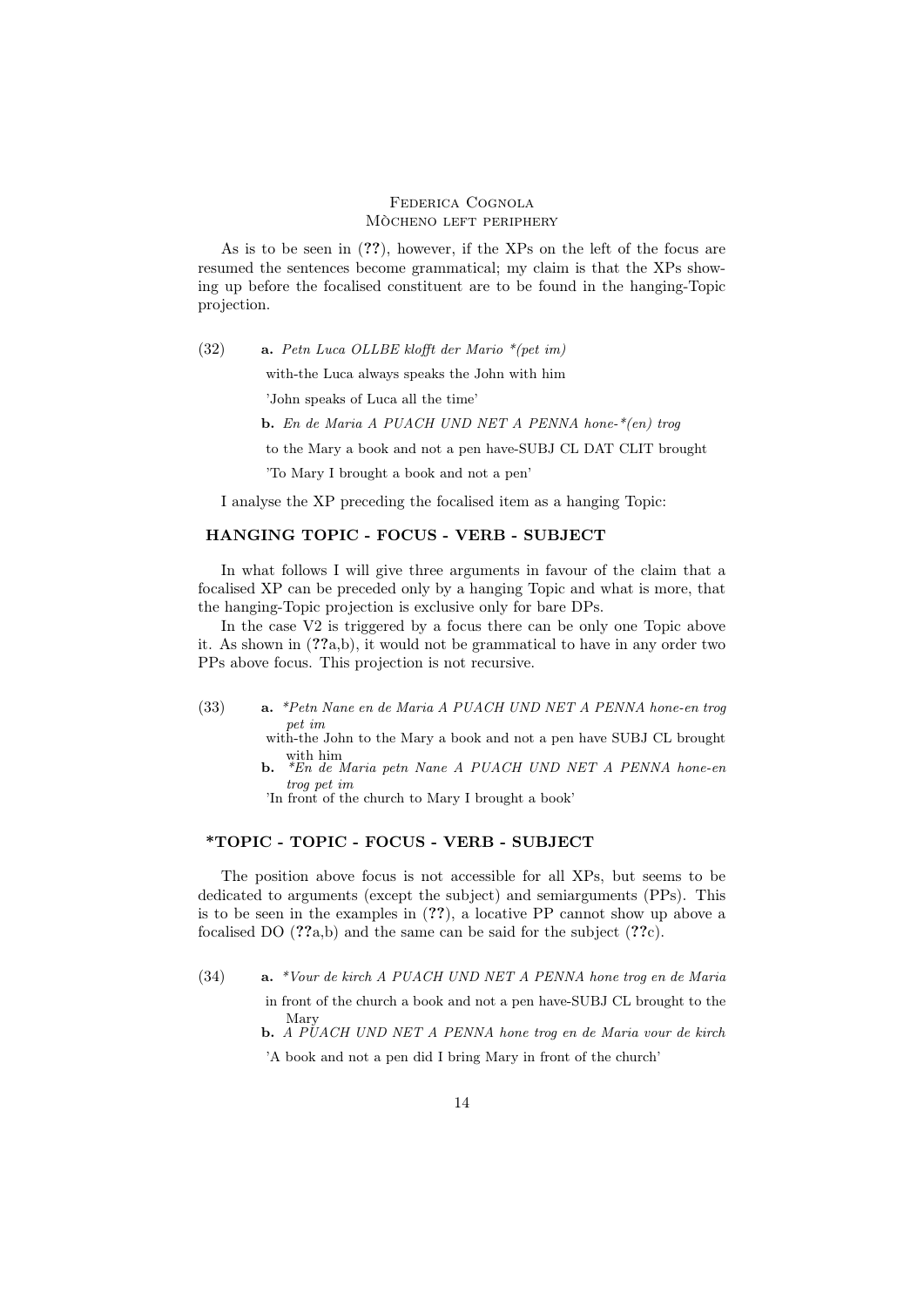c. ?/\*Der Mario A PUACH UND NET A PENNA hot-er kaft

the Mario a book and not a pen has-SUBJ CL bought

d. A PUACH UND NET A PENNA hot der Mario kaft

'A book and not a pen did Mario buy'

The XP showing up before focus cannot be preceded by any other XP, namely by a hanging Topic. As is to be seen in  $(??a,b)$ , a subject in the hanging Topic projection is always ungrammatical together with the sequence XP-FOCUS.

(35) a. \*Der Nane, en de Maria A PUACH UND NET A PENNA hot-er-en gem

the John to the Mary a book and not a pen has-SUBJ CL-DAT CL given

- b. \*Der Nane, en de Maria A PUACH UND NET A PENNA hot-er-en gem der sell tepp
- the John to the Mary a book and not a pen has-SUBJ CL-DAT CL given that crook

The properties of the XP showing up before focus seen so far are listed below; notice that in the literature (Benincà 2001, 2006) these properties are assumed for hanging Topics:

- obligatory resumption;
- lack of recursivity;
- only arguments and semiarguments (PPs);
- cannot be preceded by a subject in the hanging-Topic position.

Now, if the XP preceding a focus can only be a hanging Topic even if it is not a bare noun, we have to face the problem of the position of scene setters. In what follow I will show that scene setters do not show up above focus in Mòcheno as previously thought, but below it; cases of scene setter-focus are to be thought of as cases in which the scene setter is itself in a Spec position of hanging Topic.

First of all notice that a scene setter is compatible with focus  $(??)$ .

(36) Gester A PUACH UND NET A PENNA hot der Nane kaft

yesterday a book and not a pen has the John bought

'A book and not a pen did John buy yesterday'

A scene setter cannot precede the sequence  $XP+focus(??)$ :

(37) a. \*Gester pet de Maria A PUACH UND NET A PENNA hone kaft pet ir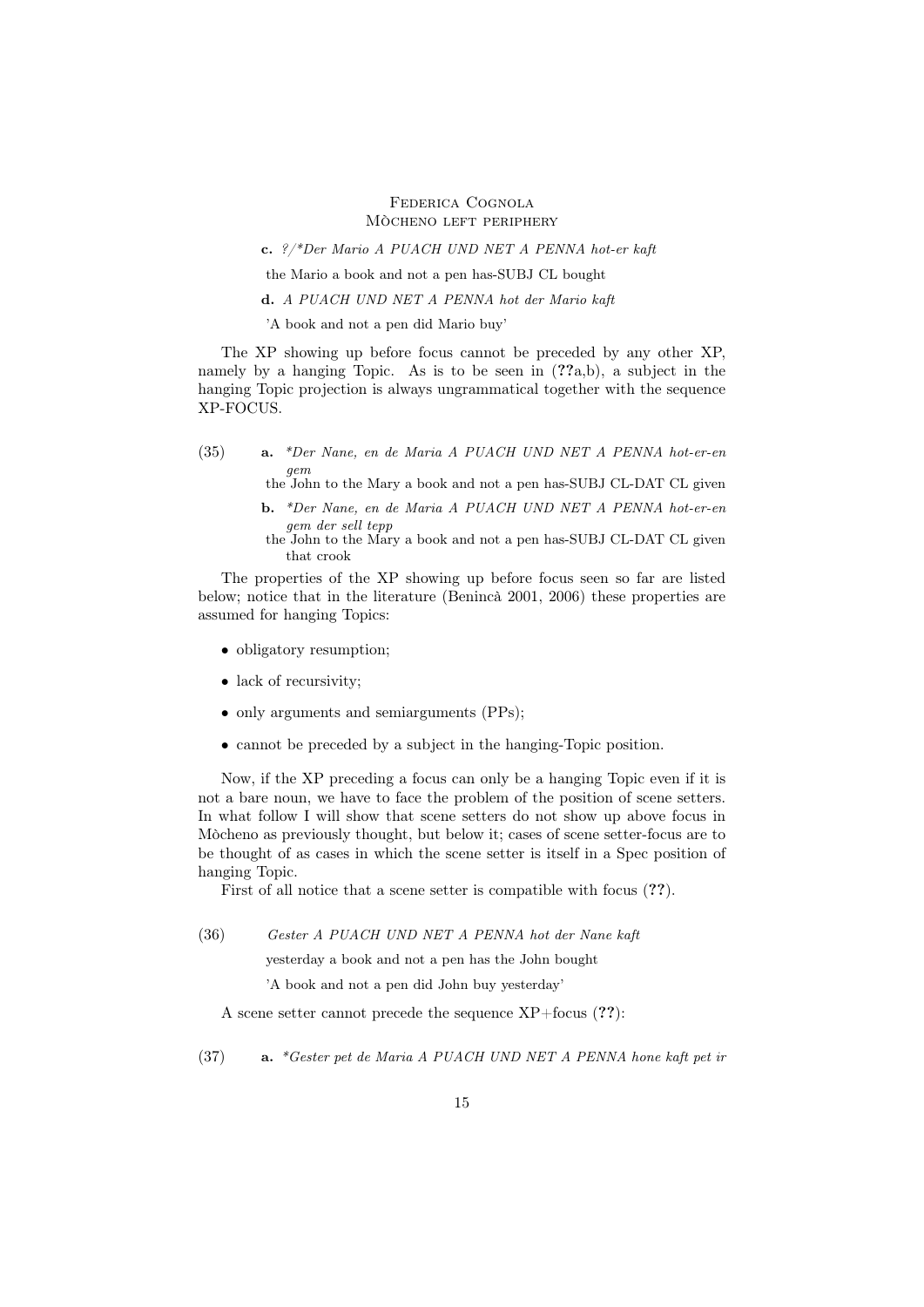yesterday with the Maria a book and not a pen have-CL PRON bought with her<br> **b.** \*Pet de Maria gester A PUACH UND NET A PENNA hone kaft pet in

'Yesterday with Mary I bought a book and not a pen'

c. \*Gester en de Maria A PUACH UND NET A PENNA hot-en der Nane kaft

yesterday to the Mary a book and not a pen has-DAT CL the John bought

d. \*Pet de Maria gester A PUACH UND NET A PENNA hot-en der Nane kaft 'Yesterday Luca bought Mary a book'

## \*SCENE SETTER - XP - FOCUS

A subject in the hanging-Topic position cannot precede a scene setter and an XP+focus (as we saw above in ??).

(38) \*Der Nane gester A PUACH UND NET A PENNA hot-er-en gem en de Maria the John yesterday a book and not a pen has-SUBJ CL-DAT CL given to the Mary

## \*HT - SCENE SETTERS - XP - FOCUS

The structure we can derive with more than one position in hanging TopicP dedicated to different arguments is given in (??):

# (39)  $\left[_{HTP}\right]_{HTP1} \mathbf{X} \mathbf{P} \left|\left[\right]_{HTP2} \mathbf{X} \mathbf{P}\right] \left|\left[\right]_{OpP}\right]_{SpecOpP} \mathbf{FOCUS} \left|\left[\right]_{Op0} \mathbf{V}_{fin}\right|$

The hanging-Topic projection, together with the operatorP where focus is to be found, can be thought of to be in the frame field (as proposed by Benincà/Poletto 2004) immediately above the projections for time and space, as is to be seen in (??)

(40)  $\begin{bmatrix} [F_{rame}[HTP & [HTP1 & \mathbf{XP}]][HTP2 & \mathbf{XP}]] [O_{pP} & [S_{pecOp} \mathbf{FOCUS}][O_{p0} & V_{fin}] \end{bmatrix}$  $\begin{bmatrix}$  [TempP XP ]  $\begin{bmatrix}$  [LocP XP]] -  $\begin{bmatrix}$  [Topicfield  $\begin{bmatrix}$  SUBJ ]  $\end{bmatrix}$  [IO +  $\begin{bmatrix}$  IO +  $res \end{bmatrix}$ ]  $\begin{bmatrix}$   $\begin{bmatrix}$   $\end{bmatrix}$ biavle piacher]/ -  $T_{\text{projectied}}$   $T_{\text{projected}}$   $\sum_{P}$   $\sum_{P}$  benn]/ -  $T_{\text{projected}}$  $[T_{\text{opicP}}$  XP]  $[T_{\text{projectP}}$  XP]]  $[O_{\text{PP}}$  ber]/ -  $[T_{\text{projectield}} |_{\text{SubjP}}$  SUBJ  $]$  [IOP  $IO<sub>+res</sub> | [GroundP$  rem.  $VP|| [O<sub>pP</sub> bos]$ 

# 3.2 Conclusions

In this work I examined Mòcheno left periphery showing that:

• different wh-elements show up in different dedicated operator positions activating dedicated Topic layers different among them;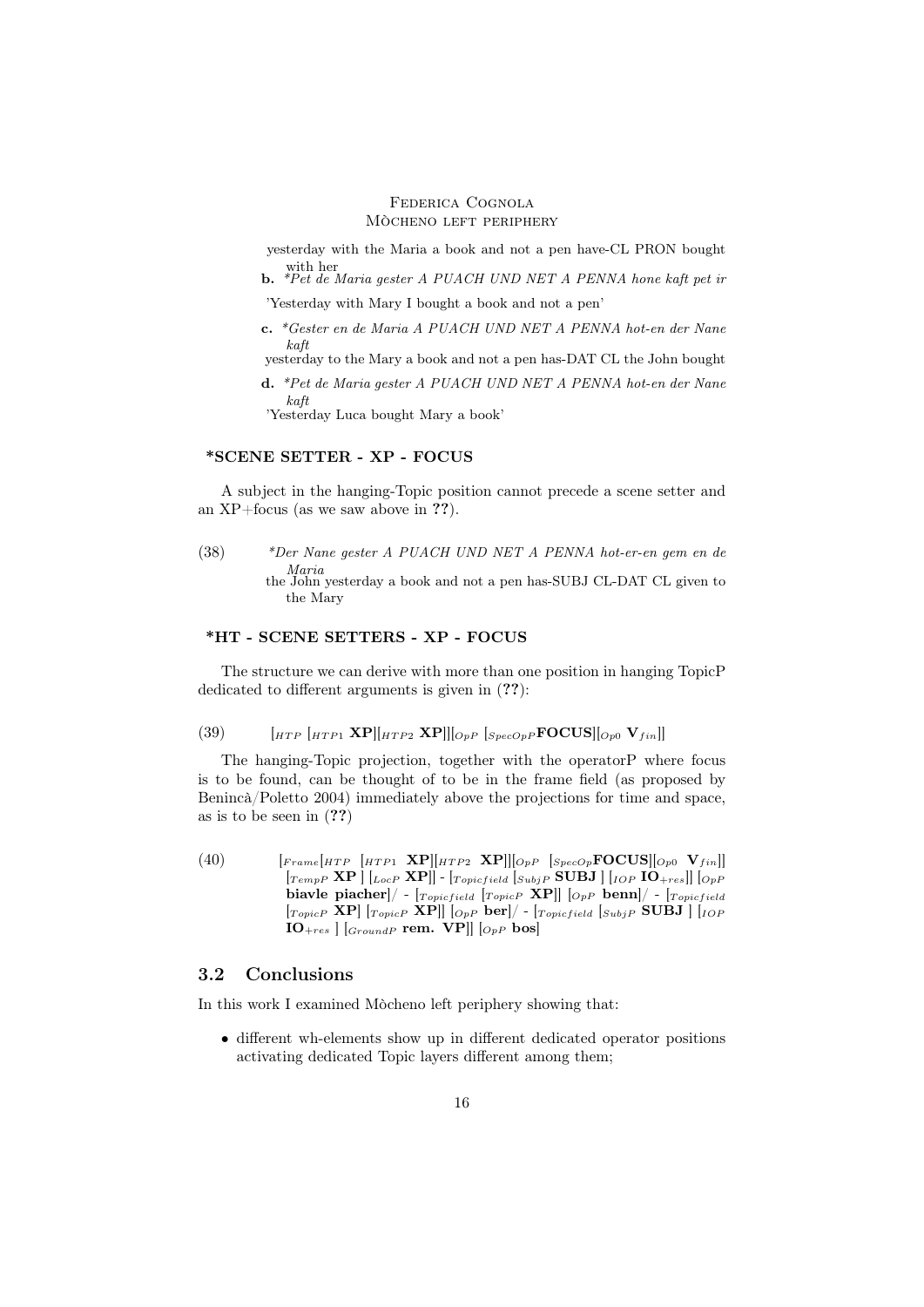- every Topic layer ends up in the same way, that is with a frame composed by a position for an XP expressing time and an XP expressing place;
- the structure to be derived is the following one:
	- $(41)$   $\begin{bmatrix} F \n\text{rame} \end{bmatrix}$  $\begin{bmatrix} T \text{empP} \end{bmatrix}$   $\begin{bmatrix} I \text{loc} P \end{bmatrix}$   $\begin{bmatrix} T \text{opicfield} \end{bmatrix}$  $\begin{bmatrix} S \text{ubj} P \end{bmatrix}$   $\begin{bmatrix} I \text{OP} \end{bmatrix}$  $\left[\text{IO}_{+res}\right] |_{\text{OpP}}$  biavle piacher $\left| / \cdot \right|_{\text{Topic field}}$   $\left| \overline{_{\text{TopicP}}}$   $\text{XP} \right] |_{\text{OpP}}$  benn $\left| / \right|$ -  $[_{TopicP} \ \mathbf{XP}]$   $[_{TopicP} \ \mathbf{XP}]$   $[_{TopicP} \ \mathbf{XP}]$   $[_{OpP} \ \mathbf{ber}] /$  -  $[_{Topicfield} \ [_{SubjP}$  $\textbf{SUBJ} |$   $\lceil_{IOP} \textbf{IO}_{+res} \rceil$   $\lceil_{GroupdP} \textbf{rem. VP} \rceil$   $\lceil_{OpP} \textbf{bos} \rceil$
- focalised XPs move to a different operator position located above the frame composed by time and place expressions;
- above the projection dedicated to foci only a hanging topic can be found;
- the hanging-Topic position can host also argumental PPs and is dedicated only to bare DPs;
- the one below (??) is the structure of the high left periphery found above scene setters, that is the complete structure of the frame:
	- (42)  $\left[$   $_{Frame}$  $\left[$   $_{HTP1}$   $\bf{XP}$  $\right]$  $\left[$   $_{HTP2}$   $\bf{XP}$  $\right]$  $\left[$   $_{OpP}$   $\left[$   $_{SpecOp}$  $\bf{FOCUS}$  $\right]$  $\left[$   $_{Op0}$   $\bf{V}_{fin}$  $\right]$  $[T_{empP}$   $\mathbf{XP}$   $|$   $|_{LocP}$   $\mathbf{XP}$  $|$

# References

Benincà, Paola(2006): "On the Functional Structure of the Left Periphery of Medieval Romance", in: R. Zanuttini, H. Campos, E. Herburger e P. Portner (eds.), Negation, Tense and Clausal Architecture: Cross-linguistics Inverstigation. Georgetown University Press

/Cecilia, Poletto (2004): "Topic, Focus and V2: defining the CP sublayers", in: L. Rizzi (ed.), The Structure of CP and IP. The Cartography of Syntactic Structures. Oxford University Press, New York

- Cardinaletti, Anna (2004): "Towards a Cartography of Subject Positions", in: L. Rizzi (ed.), The Structure of CP and IP. The Cartography of Syntactic Structures. Oxford University Press, New York
- Cinque, Guglielmo (2006): "Complements and Adverbial PPs: Implication for Clause Structure", in: G. Cinque, Restructuring and Functional Structure. The Cartography of Syntactic Structure, Volume 4. Oxford University Press, New York
- Cognola, Federica (2007): Ordini delle parole e movimento wh-in Mòcheno. Paper presented at the XIII Giornata di Dialettologia, University of Padua